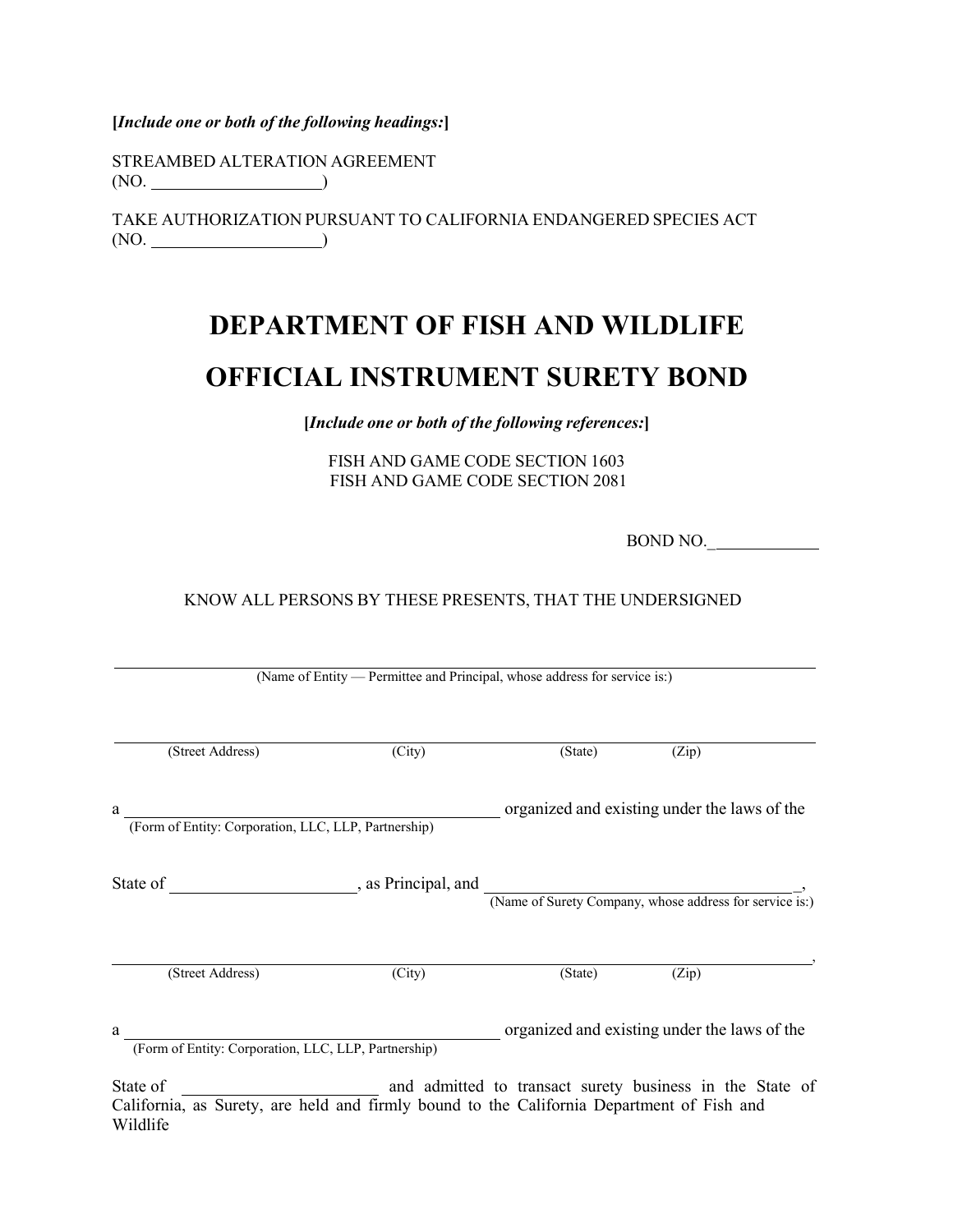| SAA No.                |  |
|------------------------|--|
| Take Authorization No. |  |

("CDFW") in the sum of  $\sqrt{ }$  Dollars (\$ $\sqrt{ }$ lawful money of the United States of America, for the payment of which sum Principal and Surety hereby jointly and severally bind ourselves and our respective heirs, administrators, successors, and assigns.

### THE CONDITION OF THE ABOVE OBLIGATION IS SUCH THAT:

1. Principal has been issued [*include one or both of the following references*: Streambed Alteration Agreement No. ("SAA") pursuant to Fish and Game Code Section 1603[and] take authorization pursuant to the California Endangered Species Act, Fish and Game Code Section 2081 ("Take Authorization")] for the [*insert name of project*] project (the "Project") on the following described real property in  $\Box$  County, California:

## *[Insert or attach legal description of Project location]*

2. [*Include one or both of the following sentences:*] The SAA, which is by this reference made a part of this bond, requires Principal to furnish security to CDFW, in form and amount acceptable to CDFW, to ensure compliance with the mitigation measures contained in paragraph nos. of the SAA (individually and collectively, the "SAA Secured Obligations"); and this bond is executed and tendered to comply with that requirement. The Take Authorization, which is by this reference made a part of this bond, requires Principal to furnish security to CDFW, in form and amount acceptable to CDFW, to ensure compliance with the mitigation measures contained in paragraph nos. of the Take Authorization (individually and collectively, the "Take Authorization Secured Obligations"); and this bond is [*also*] executed and tendered to comply with that requirement.

3. The term "Official Instrument" as used in this Bond shall mean and refer [*include the following terms if both SAA and Take Authorization: individually and collectively*] to [*include one or both of the following terms*: the SAA [*and*] the Take Authorization]. The term "Secured Obligations" as used in this bond shall mean and refer [*include the following terms if both SAA and Take Authorization: individually and collectively*] to [*include one or both of the following terms*: the SAA Secured Obligations[*and*] the Take Authorization Secured Obligations].

4. The Surety, on behalf of itself and its successors and assigns, hereby guarantees and shall be jointly and severally liable with the Principal for the performance and completion of each and all of the Secured Obligations in accordance with the Official Instrument and Fish and Game Code [*if SAA:* Section 1603] [*if Take Authorization:* Section 2081] [*if SAA and Take Authorization:*  Sections 1603 and 2081], and agrees to indemnify and hold harmless CDFW from the failure, if any, of the Principal to perform and complete the Secured Obligations as specified in the Official Instrument, subject to the penal sum of this bond.

5. Obligations guaranteed by this bond shall be in effect for the following described real property upon which the Secured Obligations are to be carried out:

*[Insert or attach legal description of property on which Secured Obligations are to be performed<sup>1</sup> ]*

6. This bond shall be deemed a term bond, the initial term of which shall be years [*insert term of three years or longer*<sup>2</sup> ], commencing on the date of issuance of the Official Instrument [*or*

 $<sup>1</sup>$  See Instruction 4 for further information.</sup>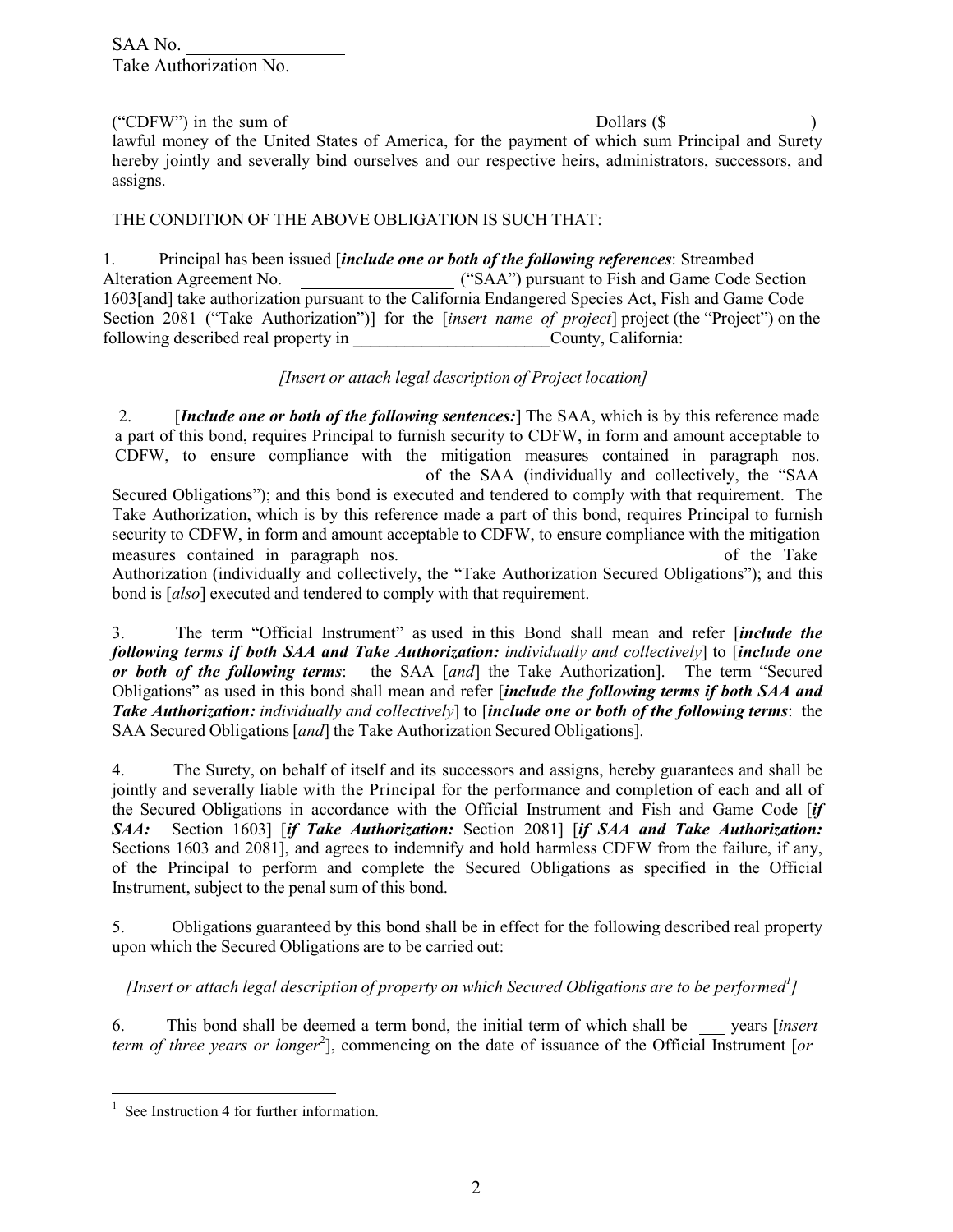*insert specific effective date*] and continuing through [*insert date*] (the "Initial Expiration Date"), after which time this obligation shall be void unless continued by a Continuation Certificate or new bond issued by the Surety for a term not less than the term first set forth in this Section 6; otherwise this bond shall remain in full force and effect, and run concurrently with the term of the Official Instrument, including any modifications or extensions thereof and thereafter until CDFW determines that the Principal has performed and completed all of the Secured Obligations in accordance with the Official Instrument.

The Surety shall notify CDFW at least 90 days prior to the Initial Expiration Date of this bond whether or not the Surety elects to issue either a Continuation Certificate or a new bond, and shall furnish any Continuation Certificate or new bond to CDFW at least 60 days prior to the expiration of the term of this bond. Should the Surety fail to furnish any Continuation Certificate or new bond to CDFW within such period, or elect not to issue either a Continuation Certificate or a new bond, the Principal shall be deemed to be without bond coverage in violation of the Official Instrument. Any such violation of the Official Instrument that continues uncured for 15 days shall constitute a default of the Secured Obligations for which the Surety shall become liable on this bond. Within 30 days after CDFW notifies the Surety of such default the Surety shall tender payment to CDFW of the full amount of this bond. In no event shall the liability of the Surety under this bond be considered to be cumulative; the bond shall not exceed the face amount herein stated, regardless of the number of years or terms this bond is in effect. No liability incurred while this bond is in effect shall be released or reduced by the giving of notice by Surety pursuant to this Section 6.

7. NOW, THEREFORE, if the Principal faithfully performs and completes all of the Secured Obligations in accordance with the Official Instrument, then this obligation shall be void; otherwise, it shall remain in full force and effect beginning on the date of issuance of the Official Instrument [*or insert specific effective date from Section 6*] and extending until:

(a) all Secured Obligations have been completed to the satisfaction of CDFW and the bond is released by CDFW; or

(b) the bond is replaced with a bond or other security in form and amount acceptable to CDFW; or

(c) the Official Instrument has been transferred in accordance with its terms and substitute security has been provided to and approved by CDFW.

8. The Surety hereby stipulates and agrees that no change, extension of time, alteration or addition to the Official Instrument or to the mitigation measures to be performed thereunder shall in any way affect the Surety's obligation on this bond, and the Surety hereby waives notice of any such change, extension of time, alteration or addition to the Official Instrument or to the Secured Obligations. Surety further stipulates and agrees that the provisions of Section 2845 of the Civil Code are not a condition precedent to Surety's obligations hereunder and Surety hereby waives any right or defense to enforcement of this bond which may be provided under that section.

9. The failure of the Principal to fulfill the Secured Obligations in accordance with the Official Instrument shall constitute a breach of the Secured Obligations. In the event of a breach, CDFW shall follow the procedure specified in the Official Instrument to notify the Principal and give the Principal an opportunity to perform the Secured Obligations. The failure of the Principal to perform the Secured Obligations after CDFW has notified the Principal and given the Principal an opportunity to

<sup>&</sup>lt;sup>2</sup> See Instruction 8 for further information.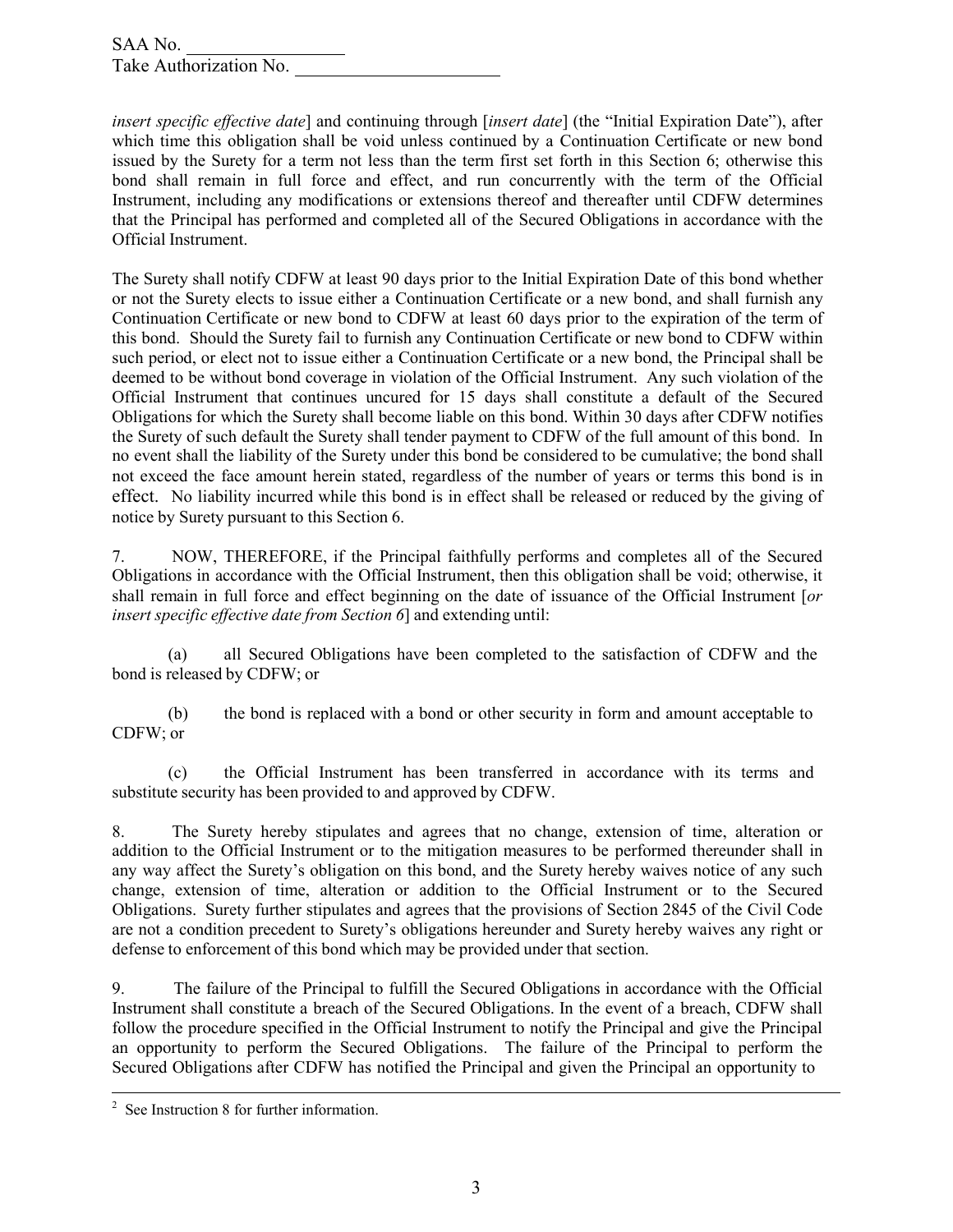perform the Secured Obligations in accordance with the procedure specified in the Official Instrument shall constitute a default of the Secured Obligations. The Surety shall become liable on this bond upon a determination by CDFW that the Principal is in default of the Secured Obligations. Within 30 days after CDFW notifies the Surety of CDFW's default determination, the Surety shall at the election of CDFW:

(a) Agree in writing to perform and complete the Secured Obligations promptly in accordance with the Official Instrument; or

(b) Tender payment to CDFW all amounts for which the Surety is liable under this bond.

If the Surety does not proceed as provided above then CDFW shall be entitled to enforce any remedies available to it without further notice to Surety. If the Surety proceeds as provided in (b) above and CDFW refuses the payment tendered, then CDFW shall be entitled to enforce any remedies available to it without further notice to Surety.

10. Where the Surety under this bond is two or more companies acting as co-sureties, the obligations of Surety shall be joint and several as well as several for the purpose of allowing a joint action or actions against any or all of the companies comprising the Surety. CDFW may bring suit against such companies, jointly and severally, or against any one or more of them, or against less than all of them, without impairing the rights of CDFW against the other(s). If the Surety under this bond is one company and that company has issued more than one bond for the performance of the Secured Obligations then CDFW may exercise its rights under any one or more of the bonds so issued by the Surety at such time(s) and in such manner as CDFW may determine, without impairing the rights of CDFW under this or any other bond for the performance of the Secured Obligations.<sup>3</sup>

11. The Surety will give prompt notice to the Principal and to CDFW of any notice received or action filed alleging the insolvency or bankruptcy of the Surety, or alleging any violation of regulatory requirements which could result in suspension or revocation of the Surety's license to do business.

12. In the event that the Surety becomes unable to fulfill its obligations under the bond for any reason, the Surety shall immediately give notice of that inability to CDFW and the Principal. Upon such notice by the Surety, or the incapacity of the Surety by reason of bankruptcy, insolvency, or suspension or revocation of its license, the Principal shall be deemed to be without bond coverage in violation of the Official Instrument and shall furnish CDFW with substitute security acceptable to CDFW within 30 days of such notice by or incapacity of the Surety. *Provided, however*, that if CDFW determines in its sole discretion that exigent circumstances over which Principal has no control (*e.g.*, general unavailability of bonds due to an event of regional, national or international significance) prevent the Principal from furnishing such substitute security within the 30-day period, CDFW may extend the 30-day period or make some other security arrangement with Principal acceptable to CDFW in its sole discretion.

<sup>&</sup>lt;sup>3</sup> See Instruction 7 for further information.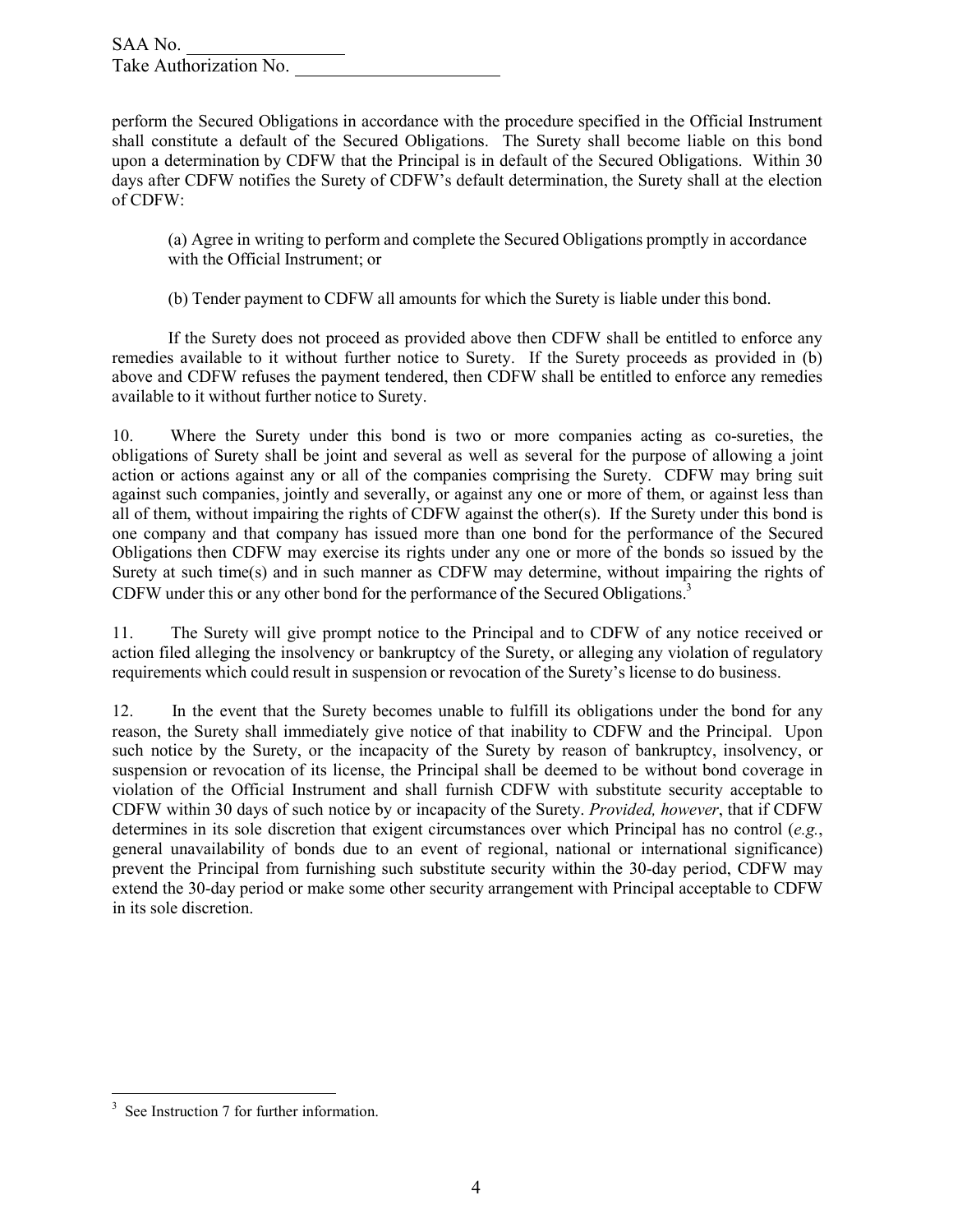| SAA No. |                        |  |
|---------|------------------------|--|
|         | Take Authorization No. |  |

13. Notice to the Surety or the Principal shall be mailed or personally delivered to the address set forth in the introductory paragraph of this bond. Notice to CDFW shall be mailed or delivered to the following addresses:

[*Region Name*] [*Address*] [*City, State, ZIP*] Attn: Regional Manager

California Department of Fish and Wildlife California Department of Fish and Wildlife Office of General Counsel  $14169<sup>th</sup>$  Street,  $12<sup>th</sup>$  Floor Sacramento, CA 95814<br>Attn: General Counsel

IN WITNESS WHEREOF, the Principal and Surety have hereunto set their signatures and seals as of the dates set forth below.

Date

(Entity – Permittee [Principal])

(Corporate Seal) By: Gignature of Authorized Individual)

Typed or Printed Name

Title **The Community of the Community of the Community** of the Community of the Community of the Community of the Community of the Community of the Community of the Community of the Community of the Community of the Commun

By:\_

I declare, under penalty of perjury, under the laws of the State of California, that I have executed the foregoing bond under an unrevoked Power of Attorney.

|                       |              | (Surety Company)                           |
|-----------------------|--------------|--------------------------------------------|
|                       | By:          | (Signature of Attorney-in-Fact for Surety) |
|                       |              | <b>Typed or Printed Name</b>               |
|                       | Title:       |                                            |
| Executed in<br>(City) | on<br>(Date) | under the laws of the State of             |
|                       |              |                                            |

(State)

[Note: Where one signs by virtue of a Power of Attorney for a Surety Company, such fully executed *Power of Attorney must be filed with this bond.***]**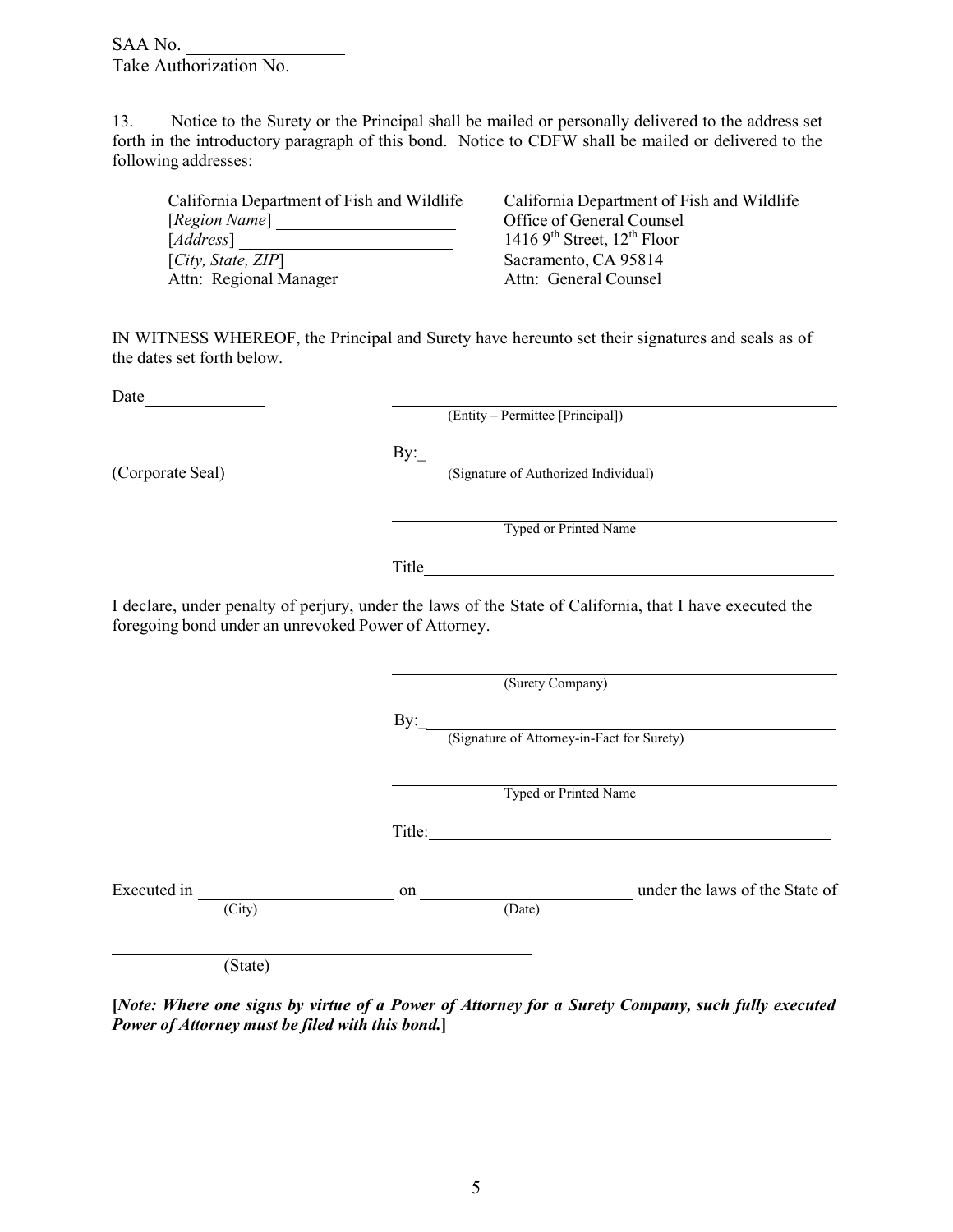| SAA No.                |  |
|------------------------|--|
| Take Authorization No. |  |

#### ACKNOWLEDGMENT OF CORPORATION – PERMITTEE

ss.

State of

County of

On this  $\frac{1}{\sqrt{1-\frac{1}{\sqrt{1-\frac{1}{\sqrt{1-\frac{1}{\sqrt{1-\frac{1}{\sqrt{1-\frac{1}{\sqrt{1-\frac{1}{\sqrt{1-\frac{1}{\sqrt{1-\frac{1}{\sqrt{1-\frac{1}{\sqrt{1-\frac{1}{\sqrt{1-\frac{1}{\sqrt{1-\frac{1}{\sqrt{1-\frac{1}{\sqrt{1-\frac{1}{\sqrt{1-\frac{1}{\sqrt{1-\frac{1}{\sqrt{1-\frac{1}{\sqrt{1-\frac{1}{\sqrt{1-\frac{1}{\sqrt{1-\frac{1}{\sqrt{1-\frac{1}{\sqrt{1-\frac{1}{\sqrt{1-\frac{1}{$ title of officer), personally appeared \_\_\_\_\_\_\_\_\_\_\_\_\_\_\_\_\_\_\_\_\_\_\_, personally known to me (or proved to me on the basis of satisfactory evidence) to be the person(s) whose name(s) is/are subscribed to the within instrument and acknowledged to me that he/she/they executed the same in his/her/their authorized capacity(ies), and that by his/her/their signature(s) on the instrument the person(s), or the entity upon behalf of which the person(s) acted, executed the instrument.

WITNESS my hand and official seal.

Notary's Signature My Commission Expires:

#### ACKNOWLEDGMENT OF SURETY

L.S.

State of

County of ss.

On this  $\_\_\_$  of  $\_\_\_\_\$ , in the year  $\_\_\_\$ , before me,  $\_\_\_\_\_\_\_\_\_\_\_\_$  (name and title of officer), personally appeared entitled by personally known to me (or proved to me on the basis of satisfactory evidence) to be the person(s) whose name(s) is/are subscribed to the within instrument and acknowledged to me that he/she/they executed the same in his/her/their authorized capacity(ies), and that by his/her/their signature(s) on the instrument the person(s), or the entity upon behalf of which the person(s) acted, executed the instrument.

L.S.

WITNESS my hand and official seal.

Notary's Signature My Commission Expires:

NOTE: Please identify the agent acting on behalf of the Surety, if applicable.

| Agent   | Phone |  |
|---------|-------|--|
| Address |       |  |
|         |       |  |
|         |       |  |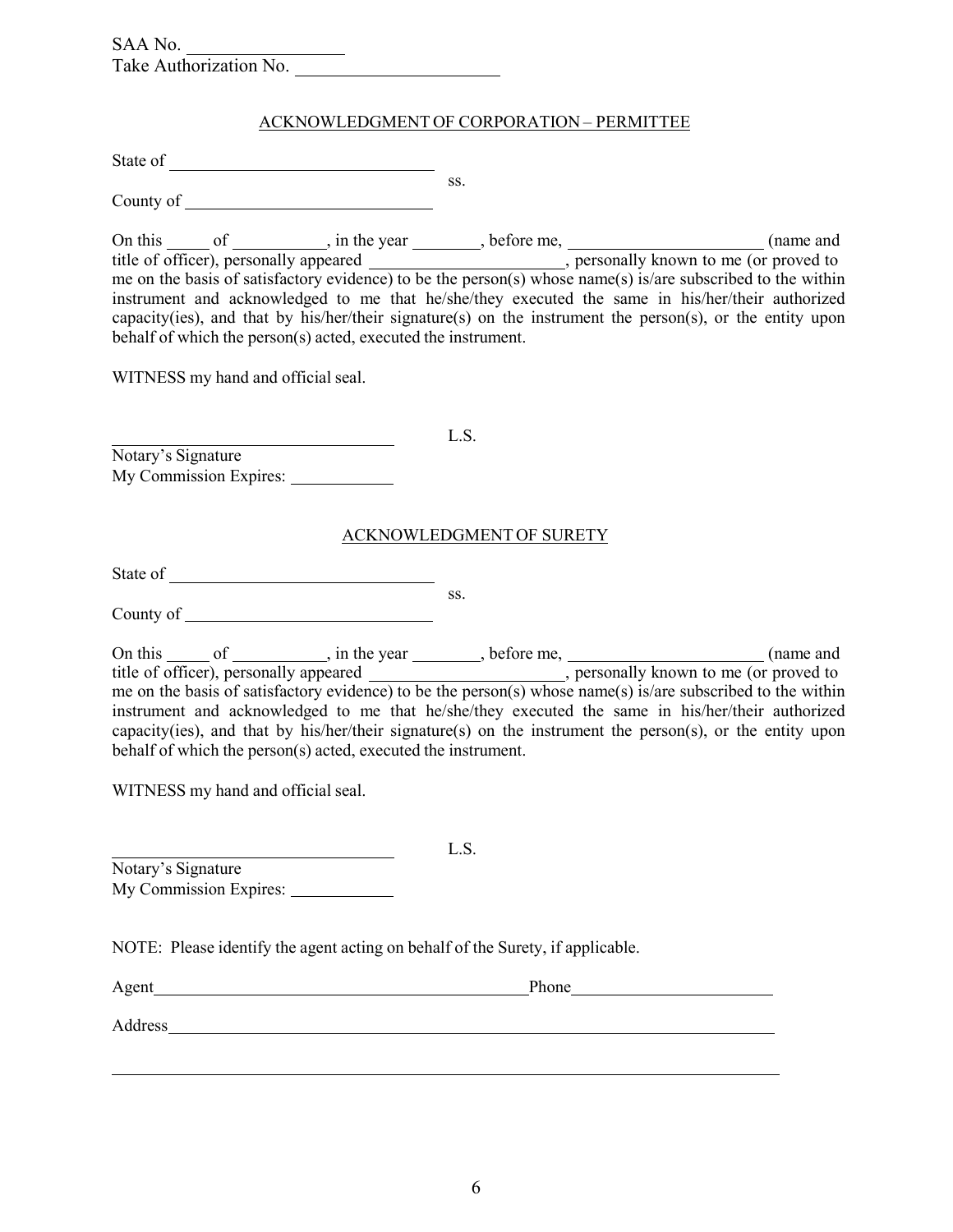#### **INSTRUCTIONS**

1. Surety bonds must be in a form approved by the Attorney General. The Attorney General has approved this bond form for use in connection with an Official Instrument (as defined in the bond) in the following limited circumstances:

a. The estimated cost to complete the Secured Obligations (including any such obligations to be performed in phases) in accordance with the Official Instrument is a combined total of \$500,000 or more; or

b. The U.S. Army Corps of Engineers (the "Corps") has issued a permit for the Project under Section 404 of the Clean Water Act, and the Corps permit requires a surety bond as financial assurance for the performance of the Principal under the permit.

2. A bond furnished in accordance with Paragraph 1 of these Instructions may continue until all Secured Obligations have been completed to the satisfaction of CDFW and the bond is released by CDFW.

3. The bond must set forth the correct Official Instrument number(s) at the top of each page.

4. The bond form must be completely filled out and executed, without any blank spaces. The full legal description of the real property on which the Project is located must be set forth in Section 1, or attached, and the full legal description of the real property on which the Secured Obligations are to be performed must be set forth in Section 5, or attached. If a full legal description of the real property on which the Secured Obligations are to be performed is unavailable, CDFW in its sole discretion may, but shall have no obligation to, authorize the use of an alternate form of property description. Any such alternate description must be sufficiently specific and detailed to enable a third party to accurately identify and locate the boundaries of the described real property. Each attachment must be labeled and include the Official Instrument number and bond number at the top of each page.

5. The full legal name and business address of the Principal must be set forth in the space designated "Principal" on the face of the form. The name of the Principal must agree exactly with that shown on the Official Instrument. The person signing the bond must be duly authorized to do so, and must furnish evidence of such authority to CDFW.

6. The full legal name and business address of the Surety must be set forth in the space designated "Surety" on the face of the form. The Surety must be an admitted surety insurer, as defined in subdivision (a) of Section 995.120 of the Code of Civil Procedure, and appear on the list of companies holding certificates of authority as acceptable sureties published by the United States Department of the Treasury. Please refer to the following web sites to determine whether or not a surety meets these criteria:

California Department of Insurance – List of Authorized Insurers [http://interactive.web.insurance.ca.gov/webuser/ncdw\\_alpha\\_co\\_line\\$.startup](http://interactive.web.insurance.ca.gov/webuser/ncdw_alpha_co_line%24.startup) (choose "Fidelity & Surety" and sort alphabetically)

U.S. Treasury Department – Circular 570 <http://fms.treas.gov/c570/c570.html>